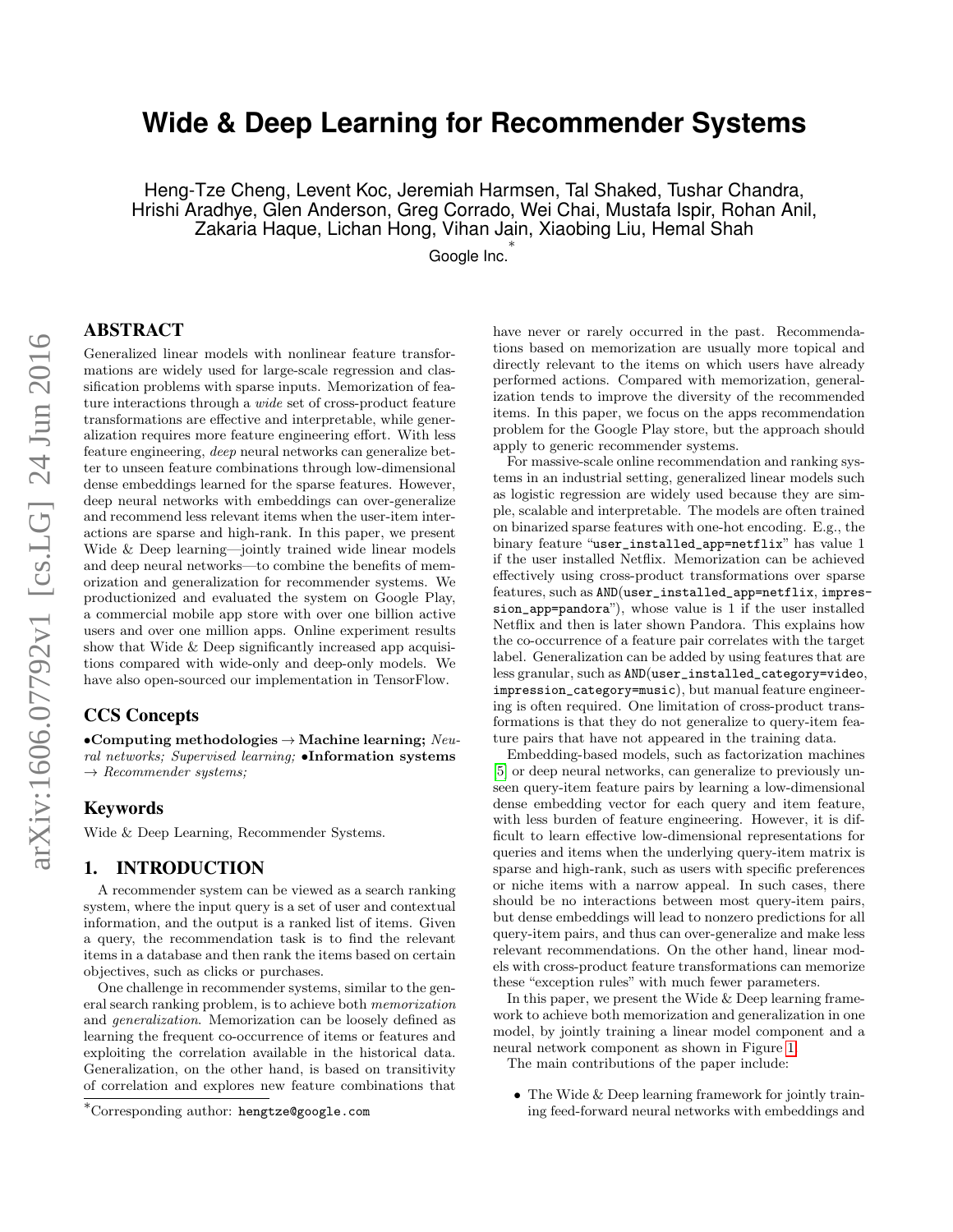

<span id="page-1-0"></span>Figure 1: The spectrum of Wide & Deep models.

linear model with feature transformations for generic recommender systems with sparse inputs.

- The implementation and evaluation of the Wide & Deep recommender system productionized on Google Play, a mobile app store with over one billion active users and over one million apps.
- We have open-sourced our implementation along with a high-level API in TensorFlow<sup>[1](#page-1-1)</sup>.

While the idea is simple, we show that the Wide & Deep framework significantly improves the app acquisition rate on the mobile app store, while satisfying the training and serving speed requirements.

## 2. RECOMMENDER SYSTEM OVERVIEW

An overview of the app recommender system is shown in Figure [2.](#page-1-2) A query, which can include various user and contextual features, is generated when a user visits the app store. The recommender system returns a list of apps (also referred to as impressions) on which users can perform certain actions such as clicks or purchases. These user actions, along with the queries and impressions, are recorded in the logs as the training data for the learner.

Since there are over a million apps in the database, it is intractable to exhaustively score every app for every query within the serving latency requirements (often  $O(10)$  milliseconds). Therefore, the first step upon receiving a query is retrieval. The retrieval system returns a short list of items that best match the query using various signals, usually a combination of machine-learned models and human-defined rules. After reducing the candidate pool, the ranking system ranks all items by their scores. The scores are usually  $P(y|\mathbf{x})$ , the probability of a user action label y given the features x, including user features (e.g., country, language, demographics), contextual features (e.g., device, hour of the day, day of the week), and impression features (e.g., app age, historical statistics of an app). In this paper, we focus on the ranking model using the Wide & Deep learning framework.

# 3. WIDE & DEEP LEARNING

#### 3.1 The Wide Component

The wide component is a generalized linear model of the form  $y = \mathbf{w}^T \mathbf{x} + b$ , as illustrated in Figure [1](#page-1-0) (left). y is the prediction,  $\mathbf{x} = [x_1, x_2, ..., x_d]$  is a vector of d features,  $\mathbf{w} =$  $[w_1, w_2, ..., w_d]$  are the model parameters and b is the bias. The feature set includes raw input features and transformed



<span id="page-1-2"></span>Figure 2: Overview of the recommender system.

features. One of the most important transformations is the cross-product transformation, which is defined as:

$$
\phi_k(\mathbf{x}) = \prod_{i=1}^d x_i^{c_{ki}} \quad c_{ki} \in \{0, 1\}
$$
 (1)

where  $c_{ki}$  is a boolean variable that is 1 if the *i*-th feature is part of the k-th transformation  $\phi_k$ , and 0 otherwise. For binary features, a cross-product transformation (e.g., " $AND(gender=female, language=en)$ ") is 1 if and only if the constituent features ("gender=female" and "language=en") are all 1, and 0 otherwise. This captures the interactions between the binary features, and adds nonlinearity to the generalized linear model.

# 3.2 The Deep Component

The deep component is a feed-forward neural network, as shown in Figure [1](#page-1-0) (right). For categorical features, the original inputs are feature strings (e.g., "language=en"). Each of these sparse, high-dimensional categorical features are first converted into a low-dimensional and dense real-valued vector, often referred to as an embedding vector. The dimensionality of the embeddings are usually on the order of  $O(10)$  to  $O(100)$ . The embedding vectors are initialized randomly and then the values are trained to minimize the final loss function during model training. These low-dimensional dense embedding vectors are then fed into the hidden layers of a neural network in the forward pass. Specifically, each hidden layer performs the following computation:

$$
a^{(l+1)} = f(W^{(l)}a^{(l)} + b^{(l)})
$$
\n(2)

where  $l$  is the layer number and  $f$  is the activation function, often rectified linear units (ReLUs).  $a^{(l)}$ ,  $b^{(l)}$ , and  $W^{(l)}$  are the activations, bias, and model weights at l-th layer.

### 3.3 Joint Training of Wide & Deep Model

The wide component and deep component are combined using a weighted sum of their output log odds as the pre-

<span id="page-1-1"></span><sup>&</sup>lt;sup>1</sup>See Wide & Deep Tutorial on  $http://tensorflow.org$ .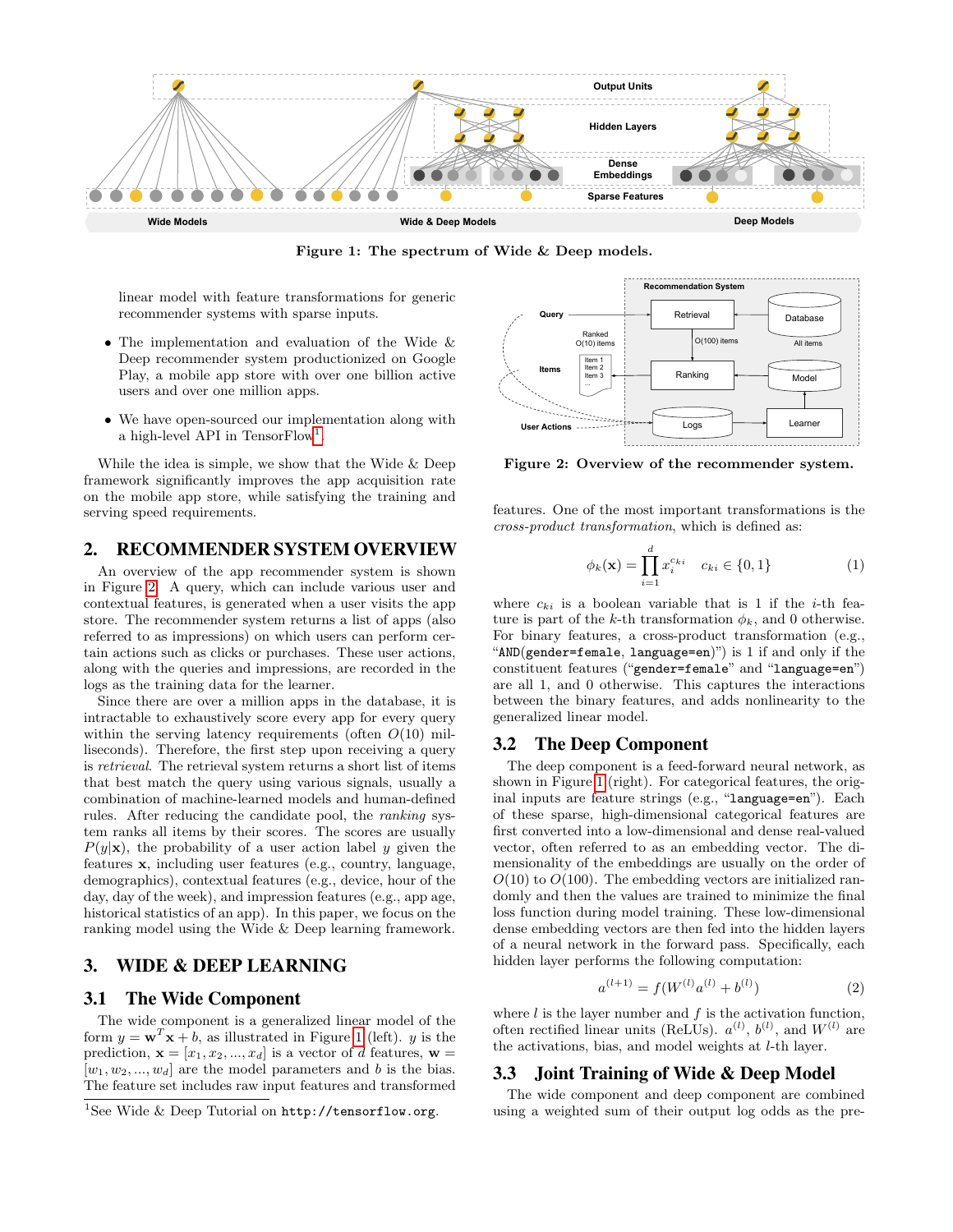

<span id="page-2-0"></span>Figure 3: Apps recommendation pipeline overview.

diction, which is then fed to one common logistic loss function for joint training. Note that there is a distinction between *joint training* and *ensemble*. In an ensemble, individual models are trained separately without knowing each other, and their predictions are combined only at inference time but not at training time. In contrast, joint training optimizes all parameters simultaneously by taking both the wide and deep part as well as the weights of their sum into account at training time. There are implications on model size too: For an ensemble, since the training is disjoint, each individual model size usually needs to be larger (e.g., with more features and transformations) to achieve reasonable accuracy for an ensemble to work. In comparison, for joint training the wide part only needs to complement the weaknesses of the deep part with a small number of cross-product feature transformations, rather than a full-size wide model.

Joint training of a Wide & Deep Model is done by backpropagating the gradients from the output to both the wide and deep part of the model simultaneously using mini-batch stochastic optimization. In the experiments, we used Followthe-regularized-leader (FTRL) algorithm  $[3]$  with  $L_1$  regularization as the optimizer for the wide part of the model, and AdaGrad [\[1\]](#page-3-2) for the deep part.

The combined model is illustrated in Figure [1](#page-1-0) (center). For a logistic regression problem, the model's prediction is:

$$
P(Y = 1|\mathbf{x}) = \sigma(\mathbf{w}_{wide}^T[\mathbf{x}, \phi(\mathbf{x})] + \mathbf{w}_{deep}^T a^{(l_f)} + b)
$$
(3)

where Y is the binary class label,  $\sigma(\cdot)$  is the sigmoid function,  $\phi(\mathbf{x})$  are the cross product transformations of the original features  $x$ , and b is the bias term.  $w_{wide}$  is the vector of all wide model weights, and  $w_{deep}$  are the weights applied on the final activations  $a^{(l_f)}$ .

### 4. SYSTEM IMPLEMENTATION

The implementation of the apps recommendation pipeline consists of three stages: data generation, model training, and model serving as shown in Figure [3.](#page-2-0)

#### 4.1 Data Generation

In this stage, user and app impression data within a period of time are used to generate training data. Each example corresponds to one impression. The label is app acquisition: 1 if the impressed app was installed, and 0 otherwise.

Vocabularies, which are tables mapping categorical feature strings to integer IDs, are also generated in this stage. The system computes the ID space for all the string features that occurred more than a minimum number of times. Continuous real-valued features are normalized to [0, 1] by mapping a feature value  $x$  to its cumulative distribution function  $P(X \leq x)$ , divided into  $n_q$  quantiles. The normalized value is  $\frac{i-1}{n_q-1}$  for values in the *i*-th quantiles. Quantile boundaries



<span id="page-2-1"></span>Figure 4: Wide & Deep model structure for apps recommendation.

are computed during data generation.

#### 4.2 Model Training

The model structure we used in the experiment is shown in Figure [4.](#page-2-1) During training, our input layer takes in training data and vocabularies and generate sparse and dense features together with a label. The wide component consists of the cross-product transformation of user installed apps and impression apps. For the deep part of the model, A 32 dimensional embedding vector is learned for each categorical feature. We concatenate all the embeddings together with the dense features, resulting in a dense vector of approximately 1200 dimensions. The concatenated vector is then fed into 3 ReLU layers, and finally the logistic output unit.

The Wide & Deep models are trained on over 500 billion examples. Every time a new set of training data arrives, the model needs to be re-trained. However, retraining from scratch every time is computationally expensive and delays the time from data arrival to serving an updated model. To tackle this challenge, we implemented a warm-starting system which initializes a new model with the embeddings and the linear model weights from the previous model.

Before loading the models into the model servers, a dry run of the model is done to make sure that it does not cause problems in serving live traffic. We empirically validate the model quality against the previous model as a sanity check.

## 4.3 Model Serving

Once the model is trained and verified, we load it into the model servers. For each request, the servers receive a set of app candidates from the app retrieval system and user features to score each app. Then, the apps are ranked from the highest scores to the lowest, and we show the apps to the users in this order. The scores are calculated by running a forward inference pass over the Wide & Deep model.

In order to serve each request on the order of 10 ms, we optimized the performance using multithreading parallelism by running smaller batches in parallel, instead of scoring all candidate apps in a single batch inference step.

# 5. EXPERIMENT RESULTS

To evaluate the effectiveness of Wide & Deep learning in a real-world recommender system, we ran live experiments and evaluated the system in a couple of aspects: app acquisitions and serving performance.

#### 5.1 App Acquisitions

We conducted live online experiments in an A/B testing framework for 3 weeks. For the control group, 1% of